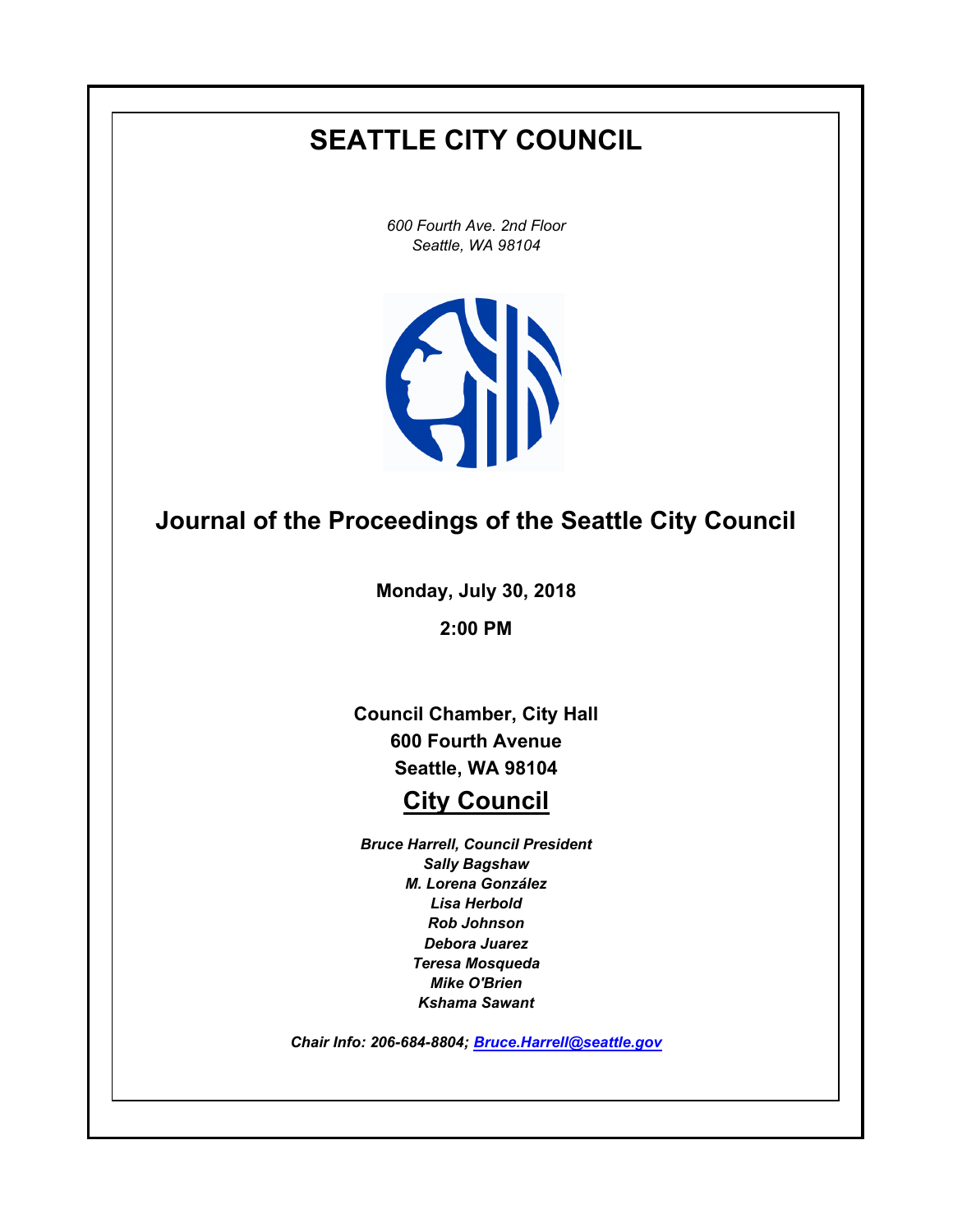## **A. CALL TO ORDER**

The City Council of The City of Seattle met in the Council Chamber in City Hall in Seattle, Washington, on July 30, 2018, pursuant to the provisions of the City Charter. The meeting was called to order at 2:02 p.m., with Council President Harrell presiding.

#### **B. ROLL CALL**

**Present:** 7 - Bagshaw, Harrell, Herbold, Johnson, Juarez, O'Brien, Sawant

**Excused:** 1 - González

**Late Arrival:** 1 - Mosqueda

#### **C. ADOPTION OF INTRODUCTION AND REFERRAL CALENDAR**

#### [IRC 170](http://seattle.legistar.com/gateway.aspx?m=l&id=/matter.aspx?key=7385) **July 30, 2018**

#### ACTION 1:

Motion was made and duly seconded to adopt the proposed Introduction and Referral Calendar.

#### ACTION 2:

Motion was made by Councilmember Harrell, duly seconded and carried, to amend the proposed Introduction and Referral Calendar by removing Item 1, Council Bill 119218.

Council Bill 119218, AN ORDINANCE relating to surveillance technology implementation; amending Ordinance 125376 and Chapter 14.18 of the Seattle Municipal Code.

#### ACTION 3:

Motion was made and duly seconded to adopt the proposed Introduction and Referral Calendar as amended.

**The Motion carried, and the Introduction & Referral Calendar (IRC) was adopted as amended by the following vote:**

**In Favor:** 7 - Bagshaw, Harrell, Herbold, Johnson, Juarez, O'Brien, Sawant

#### **Opposed:** None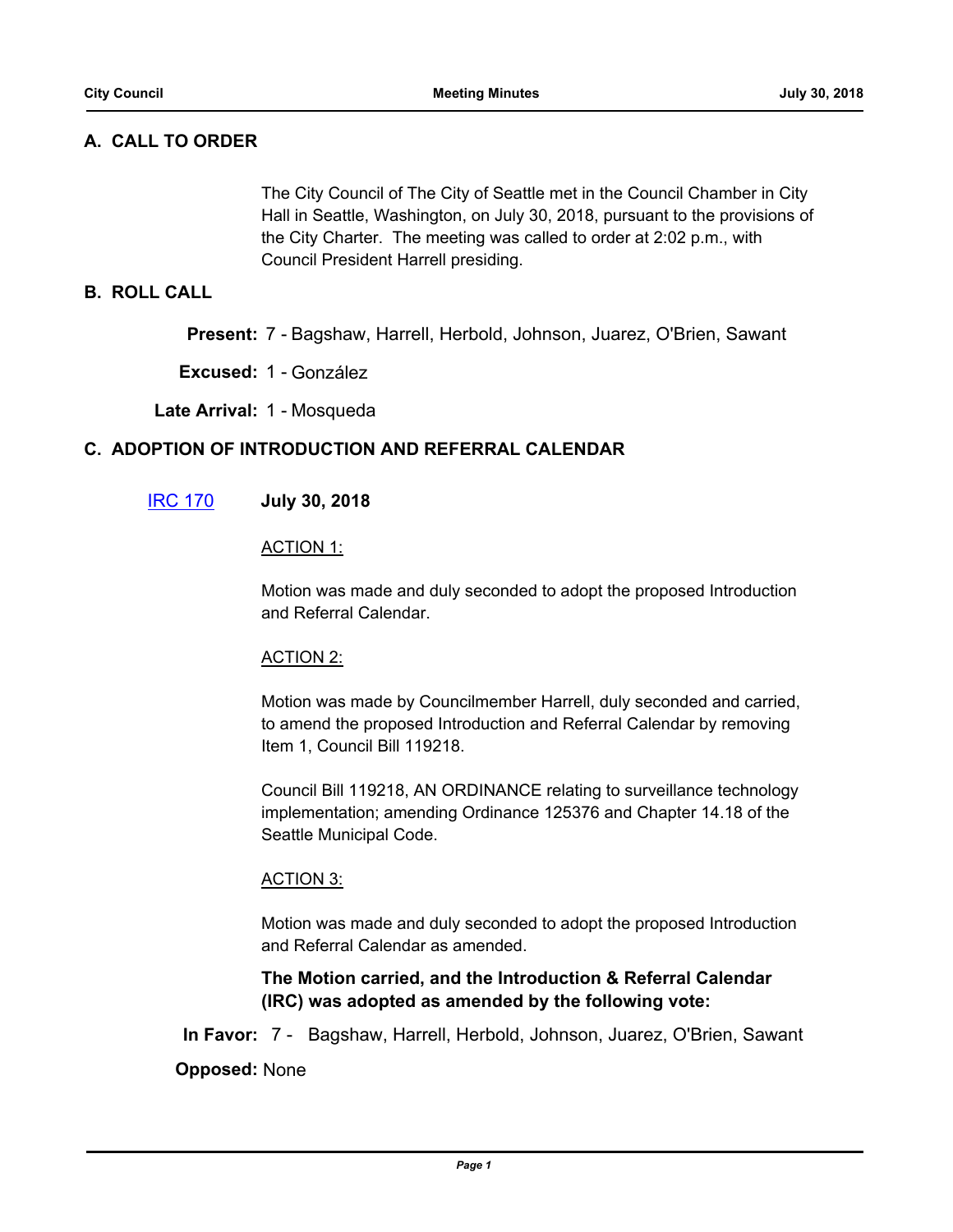*Councilmember Mosqueda entered the Council Chamber at 2:04 p.m.*

#### **D. APPROVAL OF THE AGENDA**

Motion was made, duly seconded and carried, to adopt the proposed Agenda.

#### **E. APPROVAL OF THE JOURNAL**

#### [Min 190](http://seattle.legistar.com/gateway.aspx?m=l&id=/matter.aspx?key=7374) **July 16, 2018**

## **Motion was made, duly seconded and carried, to adopt the proposed Minutes by the following vote, and the President signed the Minutes:**

In Favor: 8 - Bagshaw, Harrell, Herbold, Johnson, Juarez, Mosqueda, O'Brien, Sawant

#### **Opposed:** None

#### **F. PRESENTATIONS**

Councilmember Mosqueda presented a Proclamation in commemoration and celebration of Elaine Phelps. By unanimous consent, the Council Rules were suspended to allow Councilmember Mosqueda to present the Proclamation and to allow Senator Maralyn Chase, District 32, Marcee Bloom, Executive Director of Aradia Women's Health Center, and Carin Chase, President of the Washington Federation of Democratic Women, to address the Council.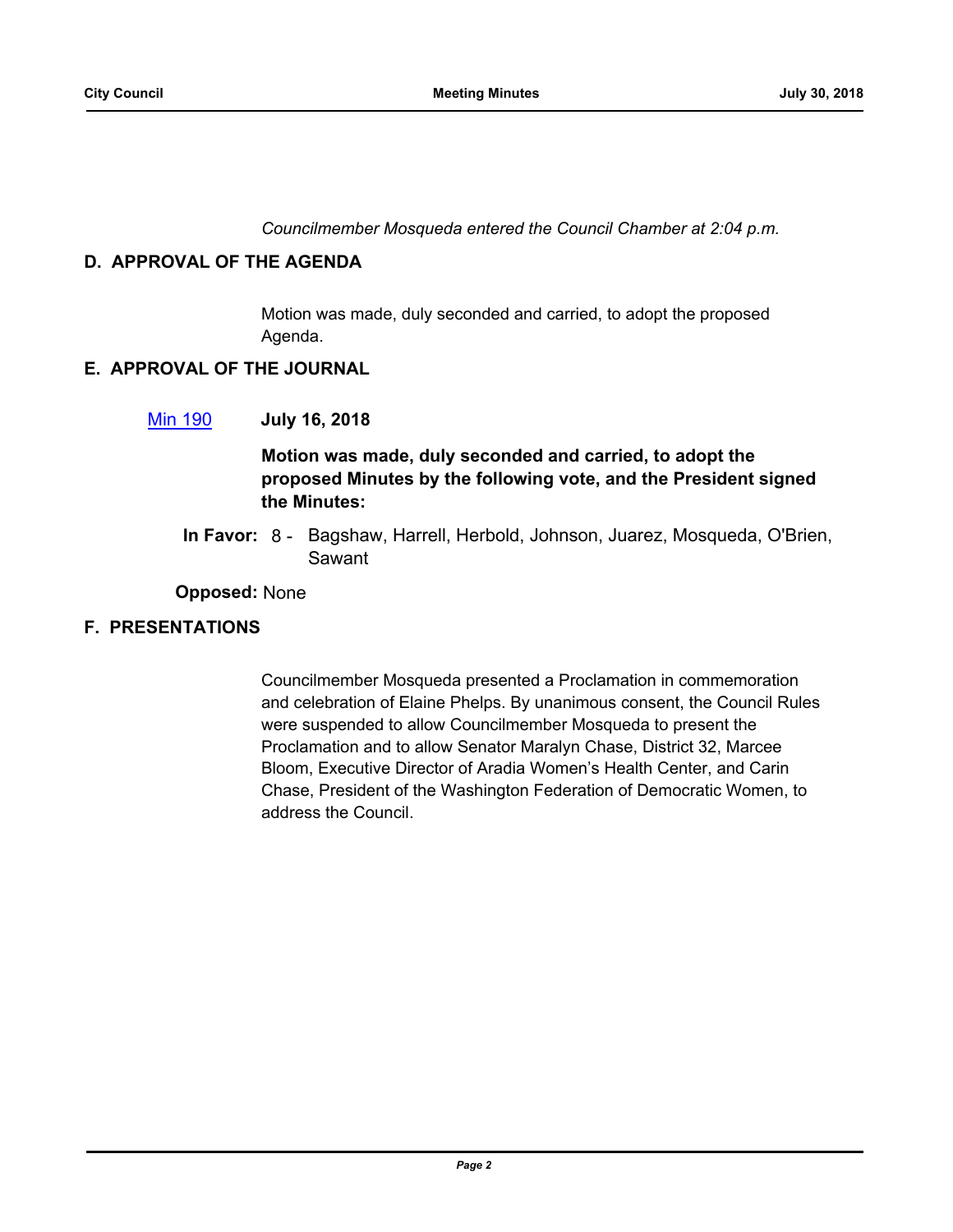#### **G. PUBLIC COMMENT**

Alex Tsimmerman addressed the Council regarding Agenda item 6, Council Bill 119316.

Mary Fleck addressed the Council regarding Agenda item 7, Council Bill 119314.

Marci Carpenter addressed the Council regarding Agenda item 3, Resolution 31926.

Deborah Crawley addressed the Council regarding Agenda item 3, Resolution 31926.

Jessica Lo addressed the Council regarding Agenda item 3, Resolution 31926.

Nick Quijas addressed the Council regarding Agenda item 3, Resolution 31926.

Jake Ostrow addressed the Council regarding Agenda item 3, Resolution 31926.

Lynn Domingo addressed the Council regarding Agenda item 3, Resolution 31926.

Rachael Ludwick addressed the Council regarding Agenda item 8, Resolution 31829.

Larry Shannon addressed the Council regarding Agenda item 3, Resolution 31926.

Genevieve Metzger addressed the Council regarding Agenda item 3, Resolution 31926.

Phyllis Porter addressed the Council regarding Agenda item 3, Resolution 31926.

Ziyi Liu addressed the Council regarding Agenda item 3, Resolution 31926.

Angela Compton addressed the Council regarding Agenda item 2, Council Bill 119306.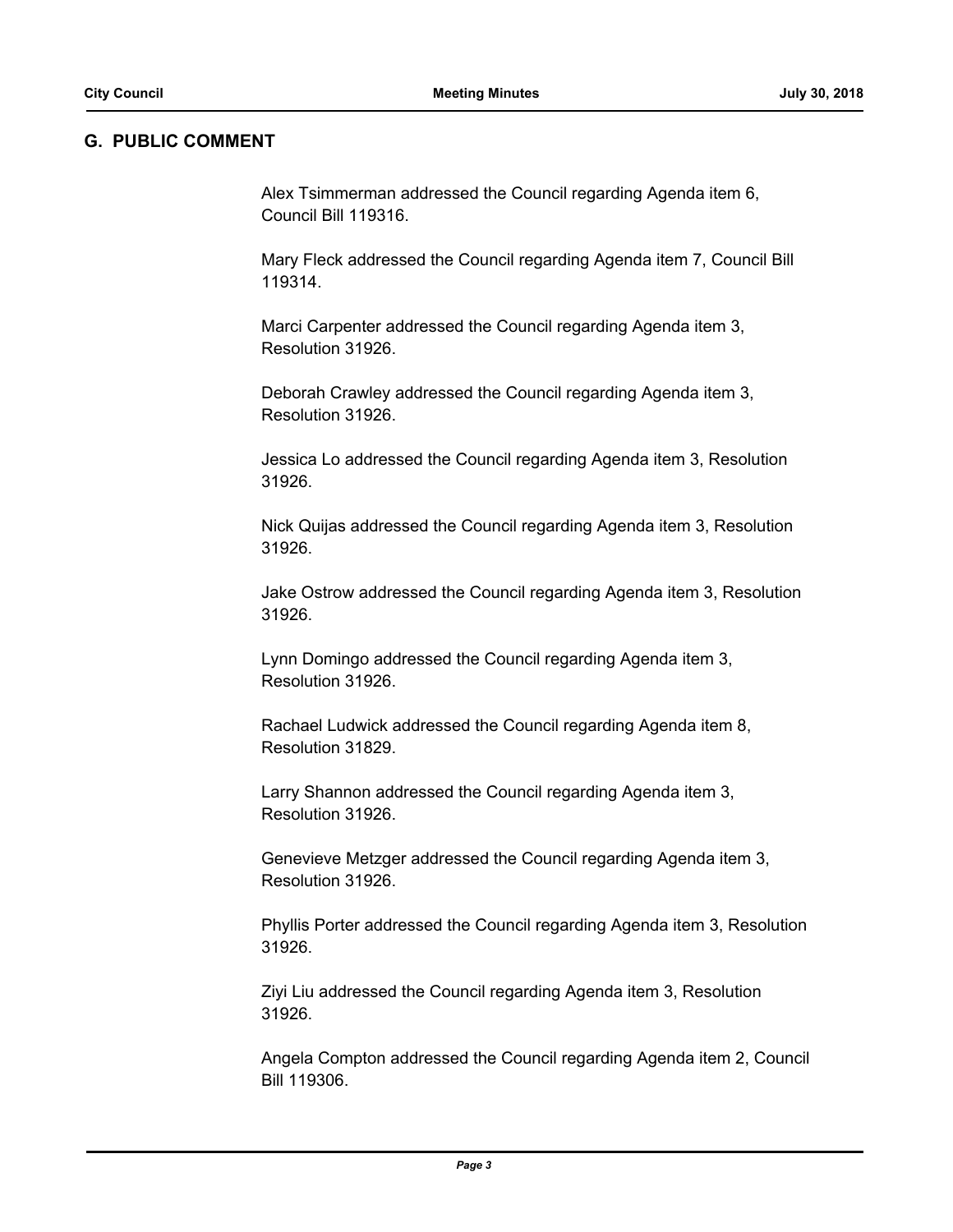Richard Adle addressed the Council regarding Agenda item 3, Resolution 31926.

By unanimous consent, the Council Rules were suspended to extend the Public Comment period to allow the remaining speakers to address the Council.

Aden Nadone addressed the Council regarding Agenda item 8, Resolution 31829.

Andrew Kidde addressed the Council regarding Agenda item 3, Resolution 31926.

Marguerite Richard addressed the Council regarding a non-Agenda item.

Ellen Butler addressed the Council regarding Agenda item 3, Resolution 31926.

Michael Forzano addressed the Council regarding Agenda item 3, Resolution 31926.

Logan Bowers addressed the Council regarding Agenda item 3, Resolution 31926.

Vicky Clarke addressed the Council regarding Agenda item 3, Resolution 31926.

Gordon Padelford addressed the Council regarding Agenda item 2, Council Bill 119306.

Brock Howell addressed the Council regarding Agenda item 3, Resolution 31926.

Doug MacDonald addressed the Council regarding Agenda item 2, Council Bill 119306.

#### **H. PAYMENT OF BILLS**

#### [CB 119320](http://seattle.legistar.com/gateway.aspx?m=l&id=/matter.aspx?key=7362) **AN ORDINANCE appropriating money to pay certain audited claims and ordering the payment thereof.**

Motion was made and duly seconded to pass Council Bill 119320.

**The Motion carried, the Council Bill (CB) was passed by the following vote, and the President signed the Bill:**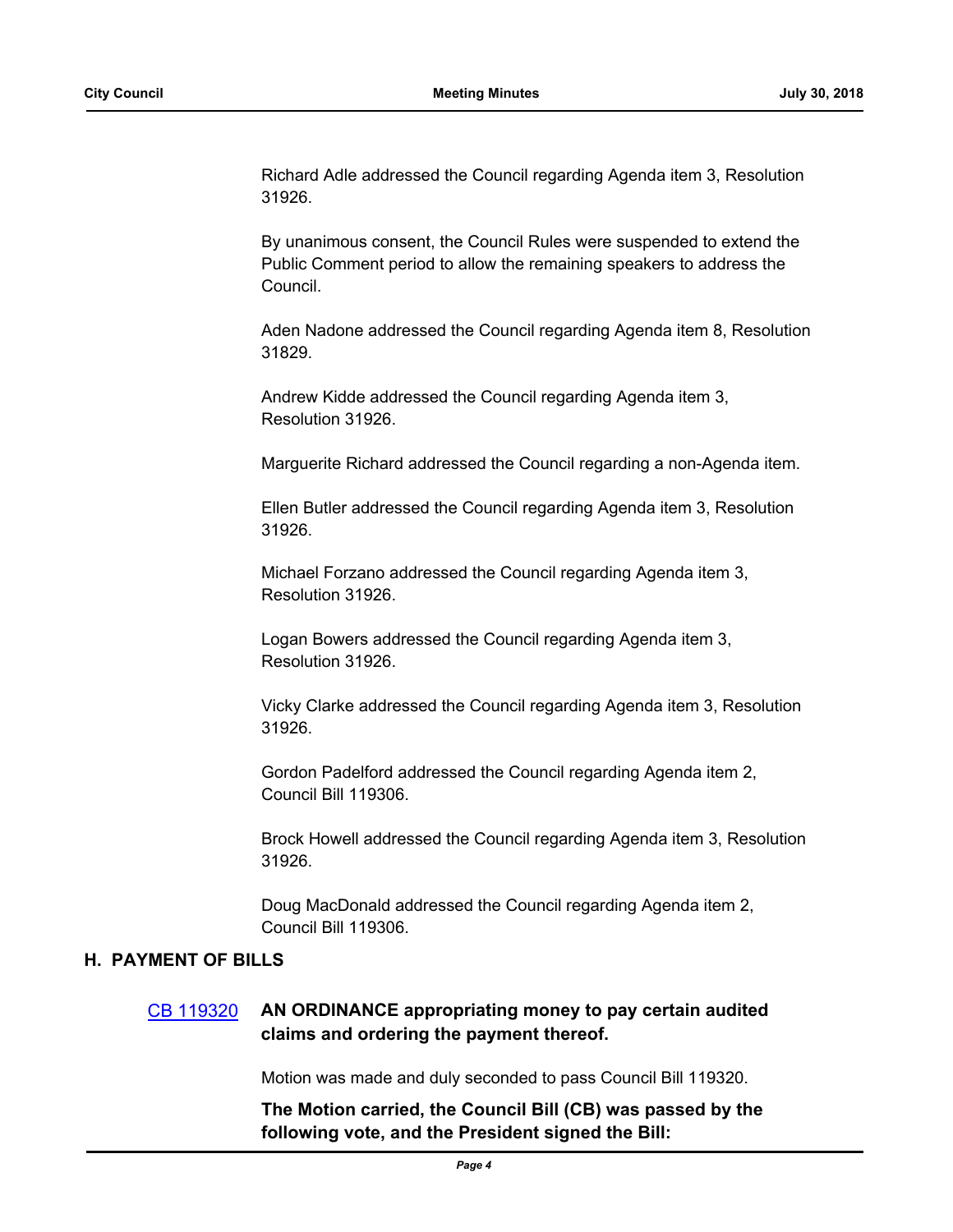In Favor: 8 - Bagshaw, Harrell, Herbold, Johnson, Juarez, Mosqueda, O'Brien, Sawant

**Opposed:** None

#### **I. COMMITTEE REPORTS**

#### **SUSTAINABILITY AND TRANSPORTATION COMMITTEE:**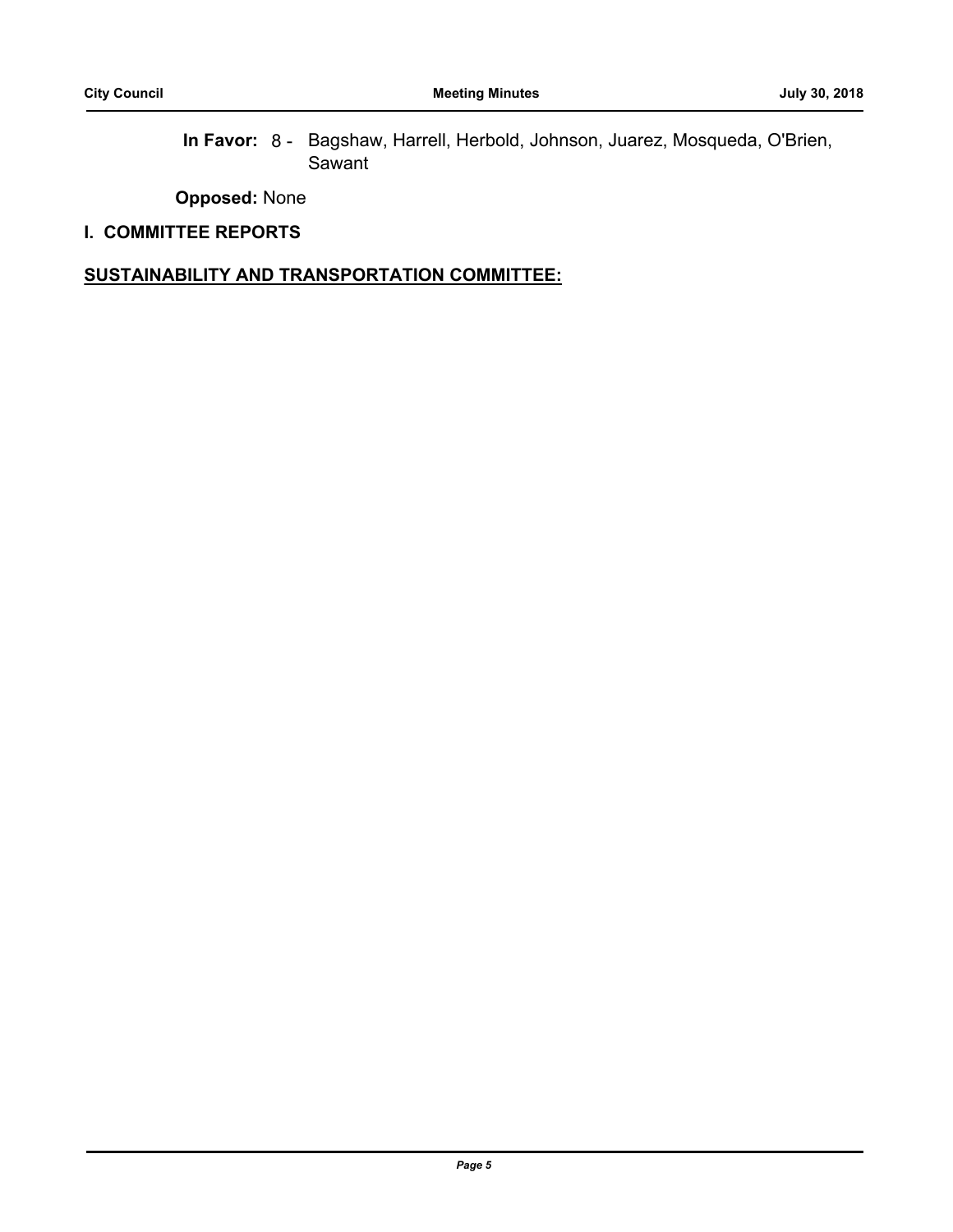**1.** [CB 119305](http://seattle.legistar.com/gateway.aspx?m=l&id=/matter.aspx?key=7180) **AN ORDINANCE relating to street and sidewalk use fees; adopting a Free-Floating Bike Share Program Fee Schedule; and amending Ordinance 125493, which amended the 2018 Budget (Ordinance 125475), by increasing appropriations to the Seattle Department of Transportation; all by a 3/4 vote of the City Council.**

> **The Committee recommends that City Council pass the Council Bill (CB). In Favor: 4 - O'Brien, Johnson, Sawant, Herbold Opposed: None**

#### ACTION 1:

Motion was made by Councilmember Herbold, duly seconded and carried, to amend Council Bill 119305, by substituting version 3 for version 2.

*Councilmember Juarez left the Council Chamber at 3:11 p.m.*

*Councilmember Juarez entered the Council Chamber at 3:13 p.m.*

#### ACTION 2:

Motion was made by Councilmember O'Brien, duly seconded and carried, to amend Council Bill 119305, by adding a new Section 4, and renumbering the remaining section numbers accordingly, as shown in the underlined language below:

Section 4. No more than \$500,000 of the funds appropriated in this ordinance for the Mobility Operations Budget Control Level in the 2018 Budget may be spent on implementing the free-floating bike share program until the Chair of the Sustainability and Transportation Committee files a certification with the City Clerk that the Department of Transportation has provided a plan for direct enforcement of bike-share parking requirements and management of the right-of-way to accommodate disabled pedestrians by creating a parking enforcement program or identifying use of a parking enforcement strategy currently implemented by the City of Seattle.

#### ACTION 3:

Motion was made and duly seconded to pass Council Bill 119305 as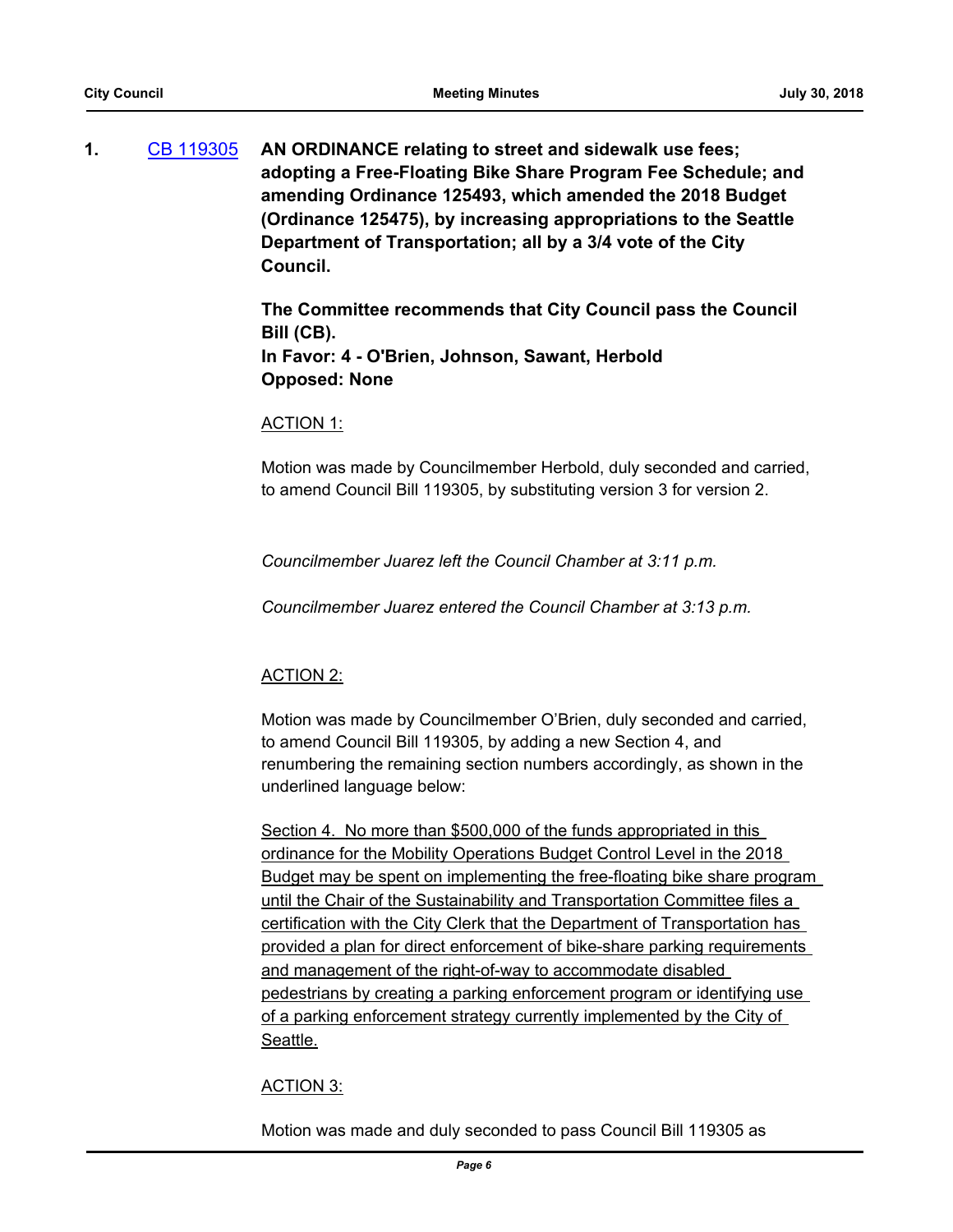amended.

**The Motion carried, the Council Bill (CB) was passed as amended by the following vote, and the President signed the Bill:**

In Favor: 8 - Bagshaw, Harrell, Herbold, Johnson, Juarez, Mosqueda, O'Brien, Sawant

**Opposed:** None

**2.** [CB 119306](http://seattle.legistar.com/gateway.aspx?m=l&id=/matter.aspx?key=7216) **AN ORDINANCE relating to appropriations for the Seattle Department of Transportation's Delridge Multimodal Corridor Project; amending Ordinance 125475, which adopted the 2018 Budget; and lifting a proviso.**

> **The Committee recommends that City Council pass the Council Bill (CB). In Favor: 4 - O'Brien, Johnson, Sawant, Herbold Opposed: None**

#### ACTION 1:

Motion was made by Councilmember Herbold, duly seconded and carried, to amend Council Bill 119306, by adding a new Section 2, and renumbering the remaining sections accordingly, as shown in the underlined language below:

Section 2. No more than \$3.4 million of the funds appropriated in the Mobility-Capital Budget Control Level in the 2018 Budget may be expended for the Delridge Multimodal Corridor Project (TC367810) (adopted in the 2018-2023 Capital Improvement Program), until authorized by future ordinance. It is anticipated that such authorization will not be granted until the Seattle Department of Transportation reports to the Sustainability & Transportation Committee, or its successor committee, on the 30% design baseline package, including a clear definition of the sidewalk and bicycle infrastructure improvements in the project scope. City Council anticipates that the 30% design baseline package will reflect continued community engagement and input in the project development.

## ACTION 2:

Motion was made and duly seconded to pass Council Bill 119306 as amended.

**The Motion carried, the Council Bill (CB) was passed as amended by the following vote, and the President signed the Bill:**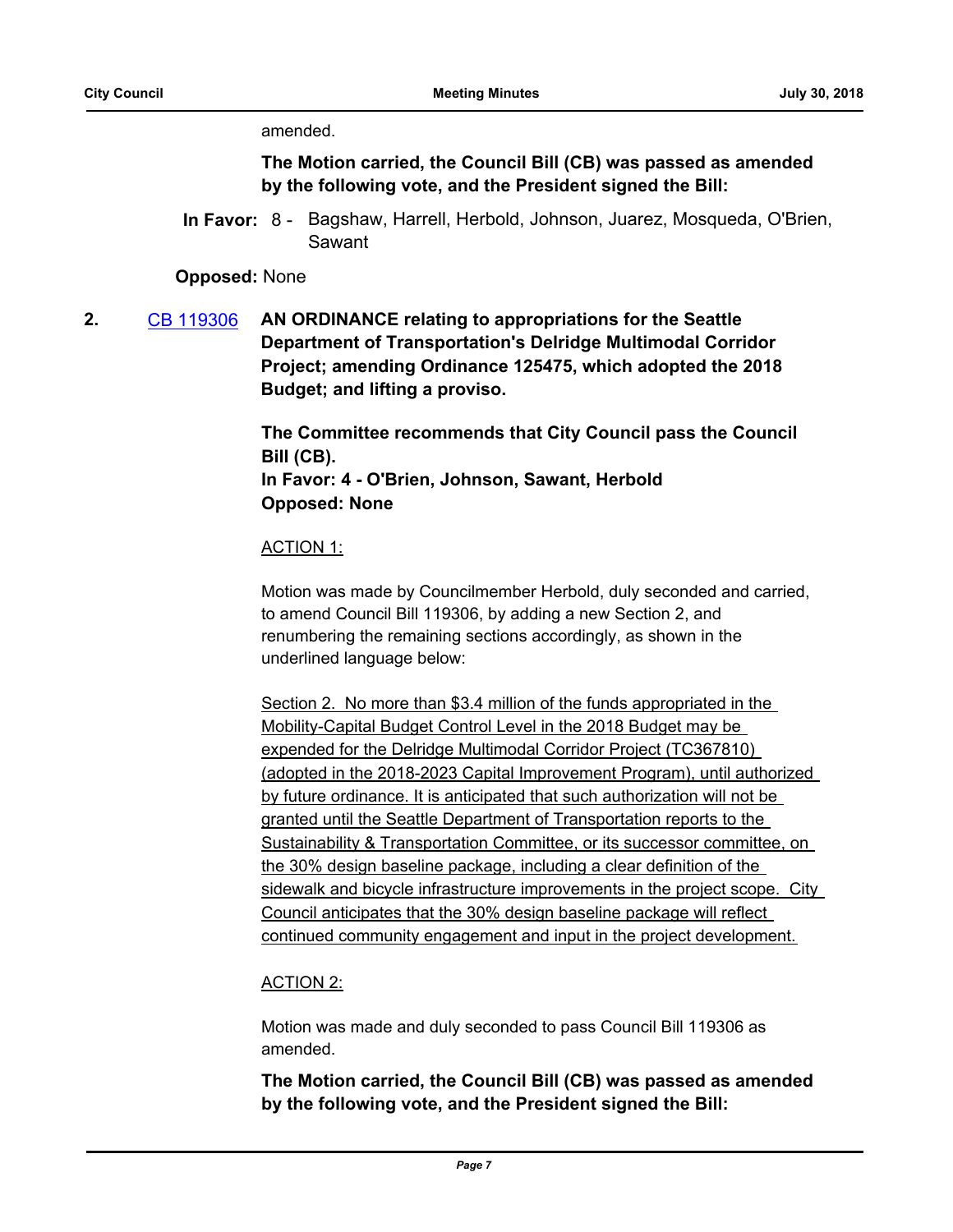In Favor: 8 - Bagshaw, Harrell, Herbold, Johnson, Juarez, Mosqueda, O'Brien, Sawant

#### **Opposed:** None

**3.** [Res 31826](http://seattle.legistar.com/gateway.aspx?m=l&id=/matter.aspx?key=7315) **A RESOLUTION relating to the Seattle Center City Bike Network; establishing an implementation schedule for Seattle Department of Transportation delivery of capital projects that are elements of the Center City Bike Network; and requesting quarterly status updates to the Chair of the Sustainability and Transportation Committee through 2019.**

> **The Committee recommends that City Council adopt the Resolution (Res). In Favor: 5 - O'Brien, Johnson, Sawant, Bagshaw, González Opposed: None**

#### ACTION 1:

Motion was made by Councilmember Herbold, duly seconded and carried, to amend Resolution 31826, by substituting version 3 for version 1d, which includes a new Attachment B.

#### ACTION 2:

Motion was made and duly seconded to adopt Resolution 31826 as amended.

**The Motion carried, the Resolution (Res) was adopted as amended by the following vote, and the President signed the Resolution:**

In Favor: 8 - Bagshaw, Harrell, Herbold, Johnson, Juarez, Mosqueda, O'Brien, Sawant

**Opposed:** None

#### **CIVIL RIGHTS, UTILITIES, ECONOMIC DEVELOPMENT, AND ARTS COMMITTEE:**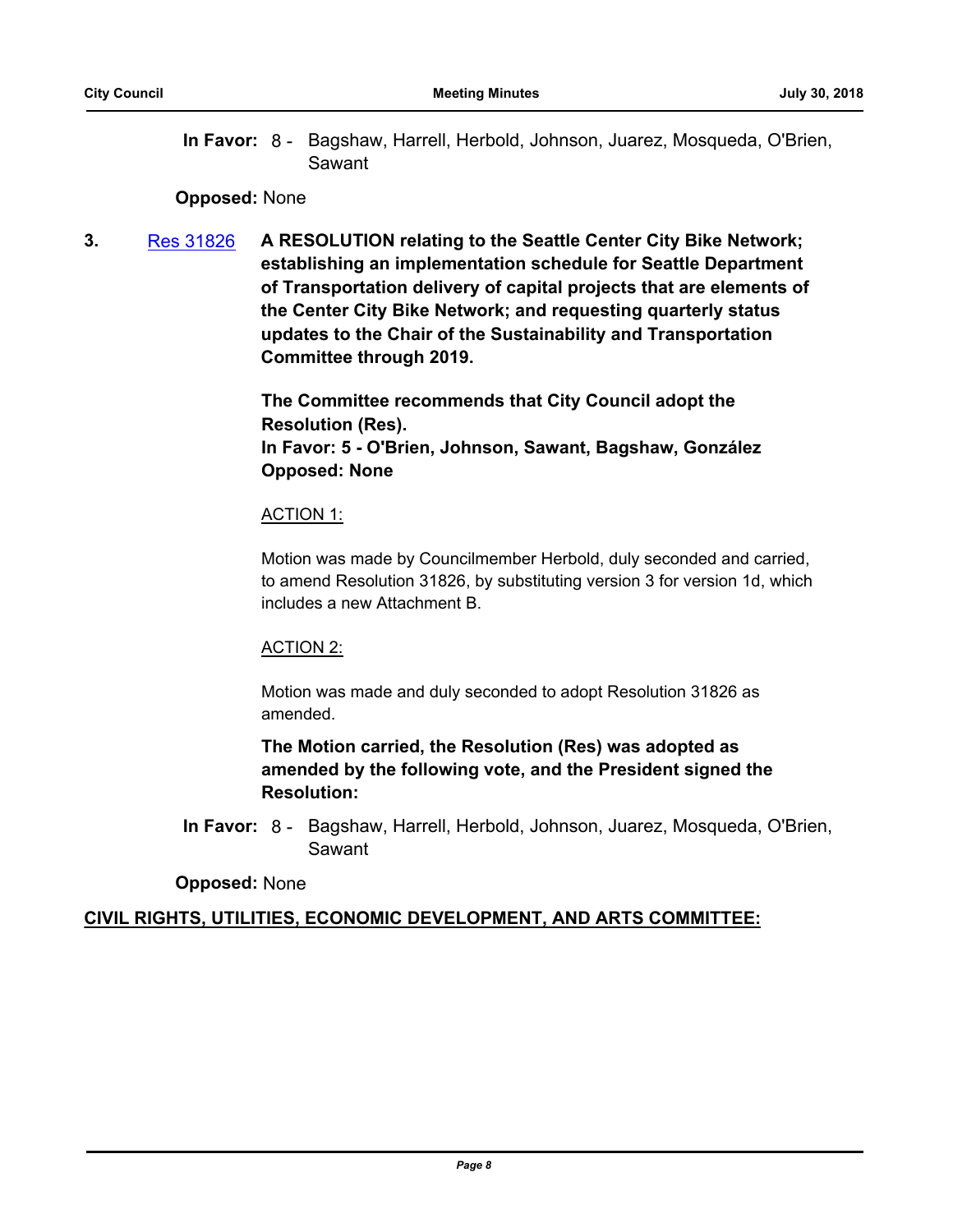**4.** [CB 119298](http://seattle.legistar.com/gateway.aspx?m=l&id=/matter.aspx?key=7181) **AN ORDINANCE relating to the Municipal Art Fund; amending Section 20.32.030 of the Seattle Municipal Code to remove the timing limitation on the use of funding.**

> **The Committee recommends that City Council pass as amended the Council Bill (CB). In Favor: 2 - Herbold, Sawant Opposed: None**

**The Council Bill (CB) was passed by the following vote, and the President signed the Bill:**

In Favor: 8 - Bagshaw, Harrell, Herbold, Johnson, Juarez, Mosqueda, O'Brien, Sawant

**Opposed:** None

**5.** [CB 119309](http://seattle.legistar.com/gateway.aspx?m=l&id=/matter.aspx?key=7258) **AN ORDINANCE related to appropriations for the Office for Civil Rights; amending Ordinance 125493, which amended the 2018 Budget (Ordinance 125475); and lifting a proviso imposed on the Office for Civil Rights for funding a comprehensive community-based youth diversion program by Green Sheet 97-1-B-1.**

> **The Committee recommends that City Council pass the Council Bill (CB). In Favor: 2 - Herbold, Sawant Opposed: None**

> **The Council Bill (CB) was passed by the following vote, and the President signed the Bill:**

In Favor: 8 - Bagshaw, Harrell, Herbold, Johnson, Juarez, Mosqueda, O'Brien, Sawant

**Opposed:** None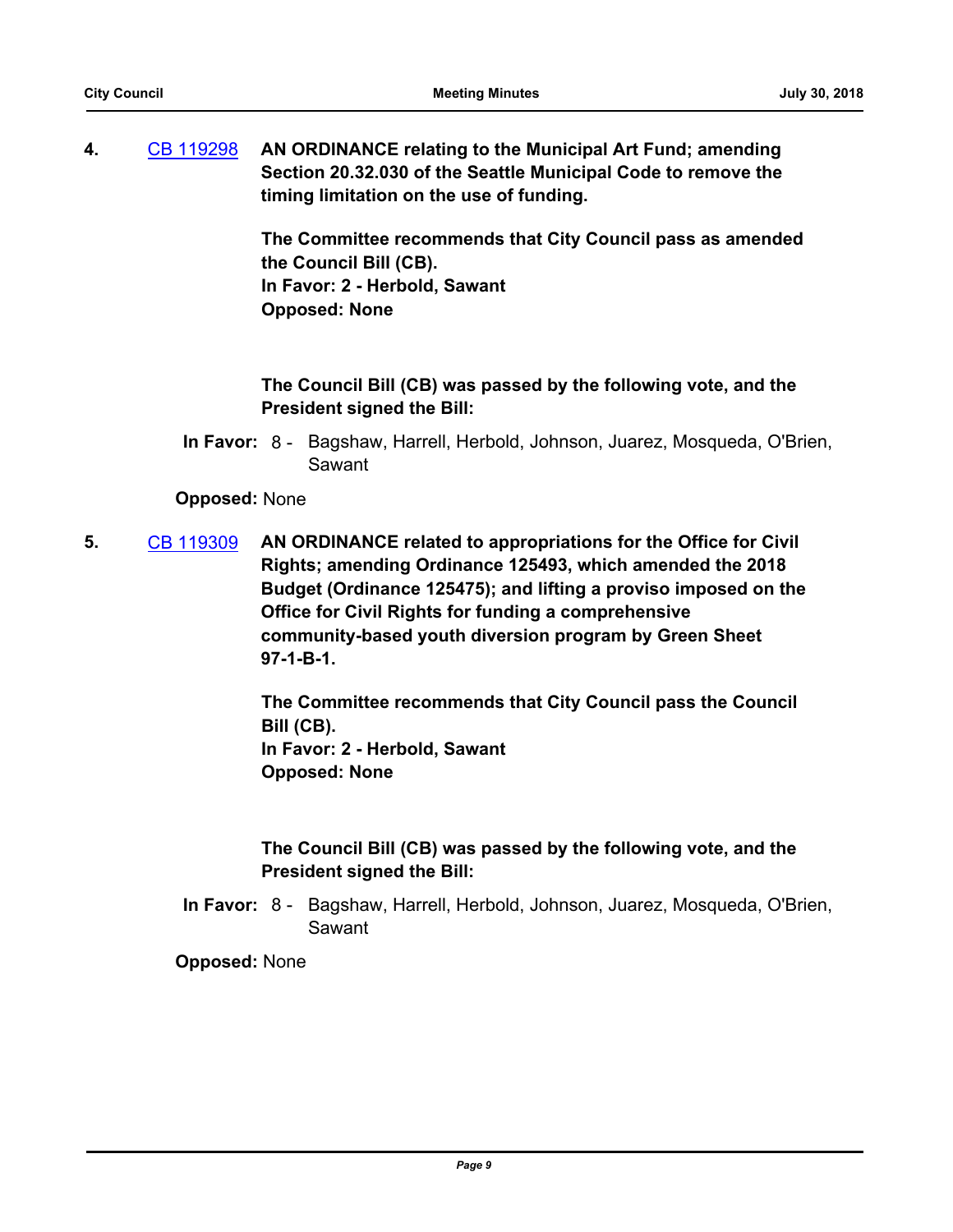**6.** [CB 119316](http://seattle.legistar.com/gateway.aspx?m=l&id=/matter.aspx?key=7331) **AN ORDINANCE relating to the Human Rights Code; adding Section 8 or other subsidy program administrator to the definition of person; clarifying the difference between reasonable accommodation and reasonable modification; broadening coverage of unfair practices related to reasonable accommodations and reasonable modifications to any person; and amending Sections 14.08.020 and 14.08.040 of the Seattle Municipal Code.**

> **The Committee recommends that City Council pass as amended the Council Bill (CB). In Favor: 2 - Herbold, Sawant Opposed: None**

## **The Council Bill (CB) was passed by the following vote, and the President signed the Bill:**

In Favor: 8 - Bagshaw, Harrell, Herbold, Johnson, Juarez, Mosqueda, O'Brien, Sawant

#### **Opposed:** None

**7.** [CB 119314](http://seattle.legistar.com/gateway.aspx?m=l&id=/matter.aspx?key=7229) **AN ORDINANCE relating to Seattle Public Utilities; declaring certain real property rights to be surplus to the needs of Seattle Public Utilities; and authorizing the General Manager and CEO of Seattle Public Utilities to grant a water utility easement to the Ryan-GHC Two, LLC, a limited liability company of the state of Delaware to use certain City of Seattle property in the Northeast Quarter of Section 25, Township 23 North, Range 4 East, W.M., in King County, Washington for the purpose of constructing, operating, and maintaining a storm drain pipeline crossing the City of Seattle's Bow Lake Pipeline right-of-way.**

> **The Committee recommends that City Council pass the Council Bill (CB). In Favor: 2 - Herbold, Sawant Opposed: None**

> **The Council Bill (CB) was passed by the following vote, and the President signed the Bill:**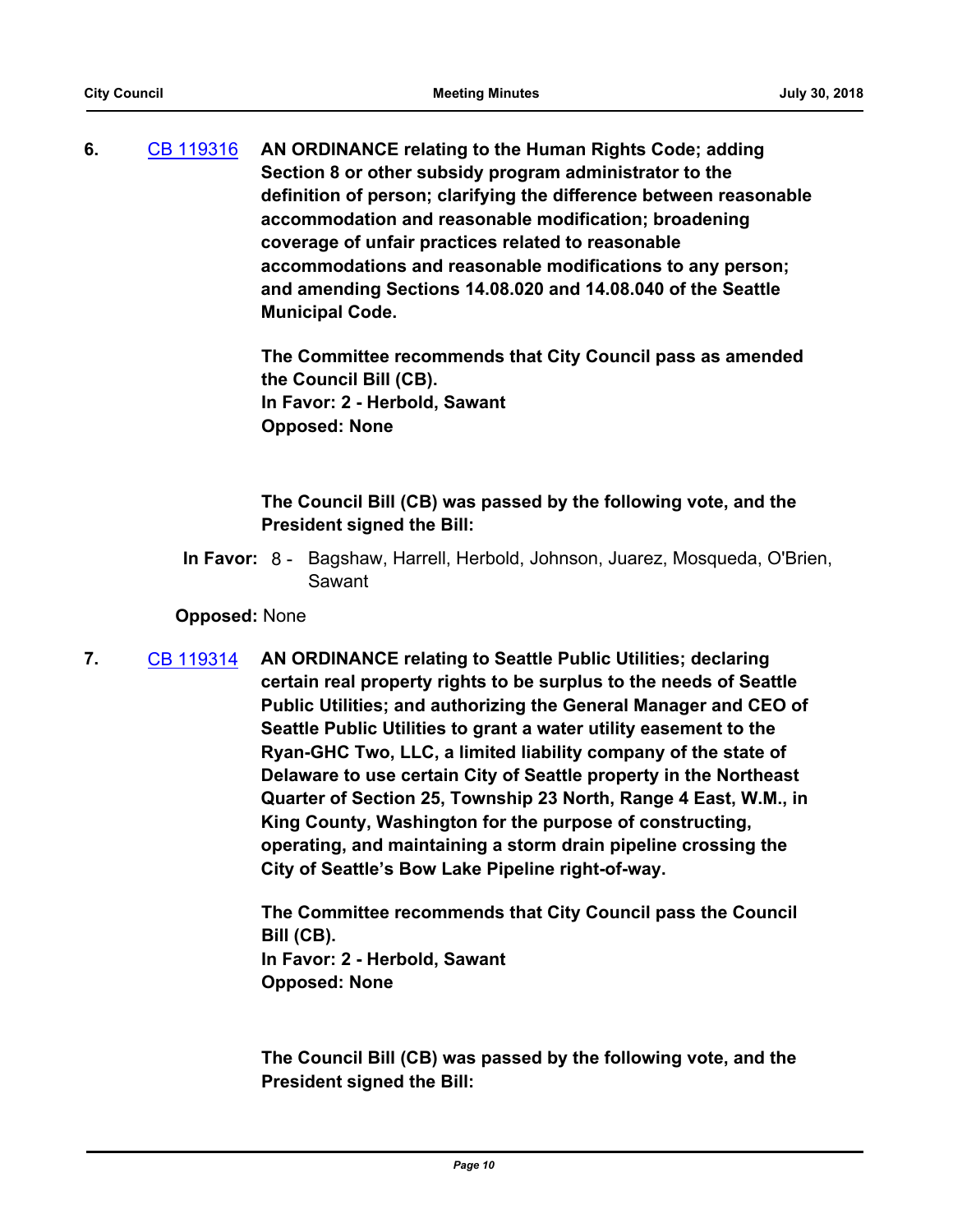In Favor: 8 - Bagshaw, Harrell, Herbold, Johnson, Juarez, Mosqueda, O'Brien, Sawant

**Opposed:** None

#### **HOUSING, HEALTH, ENERGY, AND WORKERS' RIGHTS COMMITTEE:**

**8.** [Res 31829](http://seattle.legistar.com/gateway.aspx?m=l&id=/matter.aspx?key=7328) **A RESOLUTION related to the City Light Department ("City Light"); adopting revised procedures for the disposition of surplus properties under the jurisdiction of City Light.**

> **The Committee recommends that City Council adopt as amended the Resolution (Res). In Favor: 2 - Mosqueda, Bagshaw Opposed: None**

### **The Resolution (Res) was adopted by the following vote, and the President signed the Resolution:**

In Favor: 8 - Bagshaw, Harrell, Herbold, Johnson, Juarez, Mosqueda, O'Brien, Sawant

**Opposed:** None

#### **PLANNING, LAND USE, AND ZONING COMMITTEE:**

**9.** [CF 314311](http://seattle.legistar.com/gateway.aspx?m=l&id=/matter.aspx?key=2628) **Application of 5201 Rainier LLC for approval of a contract rezone of an approximately 24,000 sf site located at 5201 Rainier Avenue South from Neighborhood Commercial 2 with 40 foot height limit (NC2-40) to Neighborhood Commercial 3 with a 65 foot height limit and a MHA suffix (NC3-65 (M1)) (Project No. 3018378; Type IV).**

> **The Committee recommends that City Council grant the Application as amended. In Favor: 3 - Johnson, O'Brien, Herbold Opposed: None**

**The Application was granted by the following vote, and the President signed the Findings, Conclusions, and Decision of the City Council:**

In Favor: 8 - Bagshaw, Harrell, Herbold, Johnson, Juarez, Mosqueda, O'Brien, Sawant

**Opposed:** None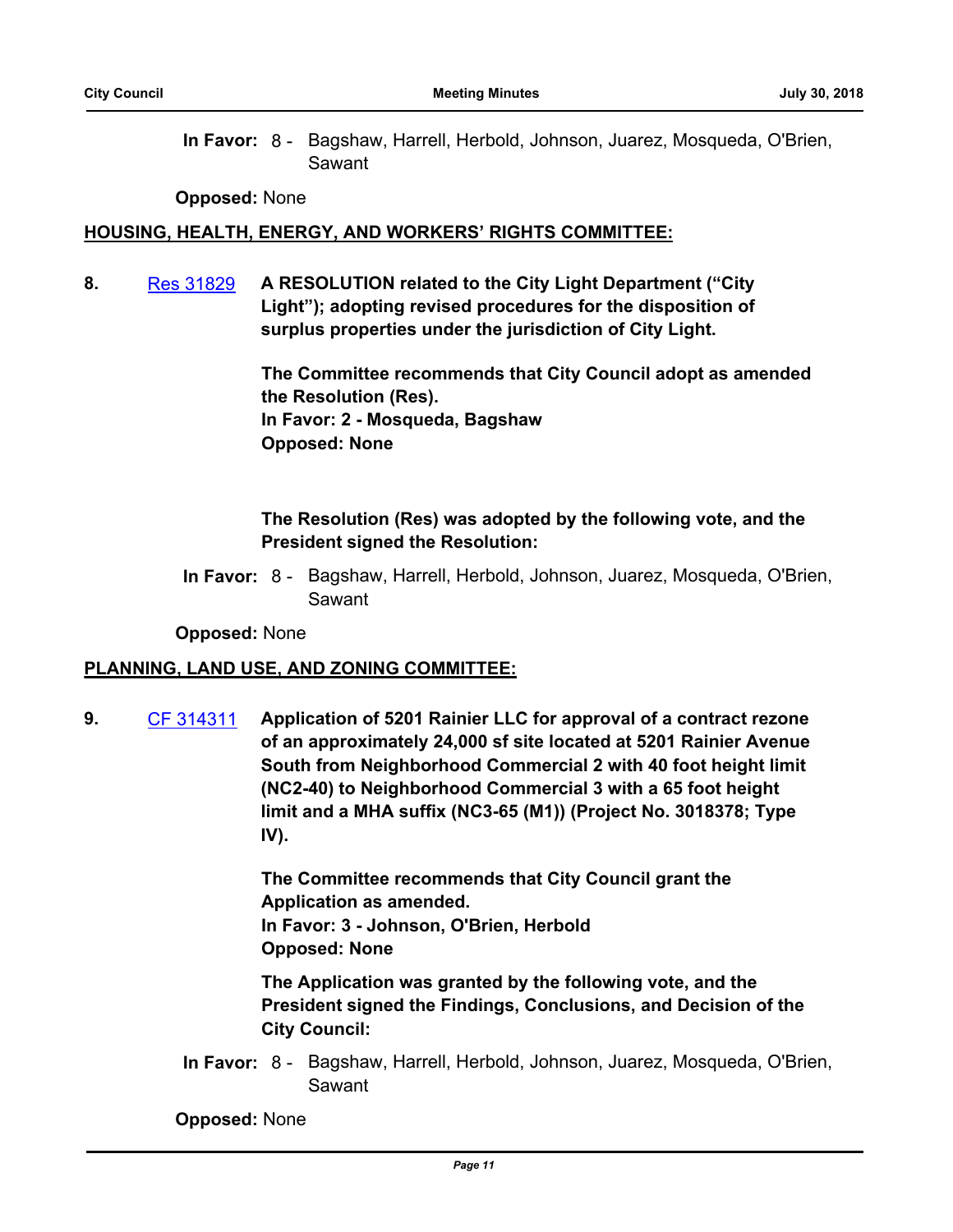**10.** [CB 119303](http://seattle.legistar.com/gateway.aspx?m=l&id=/matter.aspx?key=7318) **AN ORDINANCE relating to land use and zoning; amending Chapter 23.32 of the Seattle Municipal Code at page 159 of the Official Land Use Map to rezone property located at 5201 Rainier Avenue South from Neighborhood Commercial 2 with 40-foot height limit (NC2-40) to Neighborhood Commercial 3 with a 65-foot height limit and a M1 suffix (NC3-65(M1)), and accepting a Property Use and Development Agreement as a condition of rezone approval. (Petition by Hugh Schaeffer, S+H Works, LLC, C.F. 314311, SDCI Project 3018378)**

> **The Committee recommends that City Council pass the Council Bill (CB). In Favor: 3 - Johnson, O'Brien, Herbold Opposed: None**

#### ACTION 1:

Motion was made by Councilmember Johnson, duly seconded and carried, to amend Council Bill 119303, Exhibit B, by substituting an executed Property Use and Development Agreement for the unexecuted Property Use and Development Agreement.

#### ACTION 2:

Motion was made and duly seconded to pass Council Bill 119303 as amended.

## **The Motion carried, the Council Bill (CB) was passed as amended by the following vote, and the President signed the Bill:**

In Favor: 8 - Bagshaw, Harrell, Herbold, Johnson, Juarez, Mosqueda, O'Brien, Sawant

#### **Opposed:** None

#### **J. ADOPTION OF OTHER RESOLUTIONS**

There were none.

#### **K. OTHER BUSINESS**

There was none.